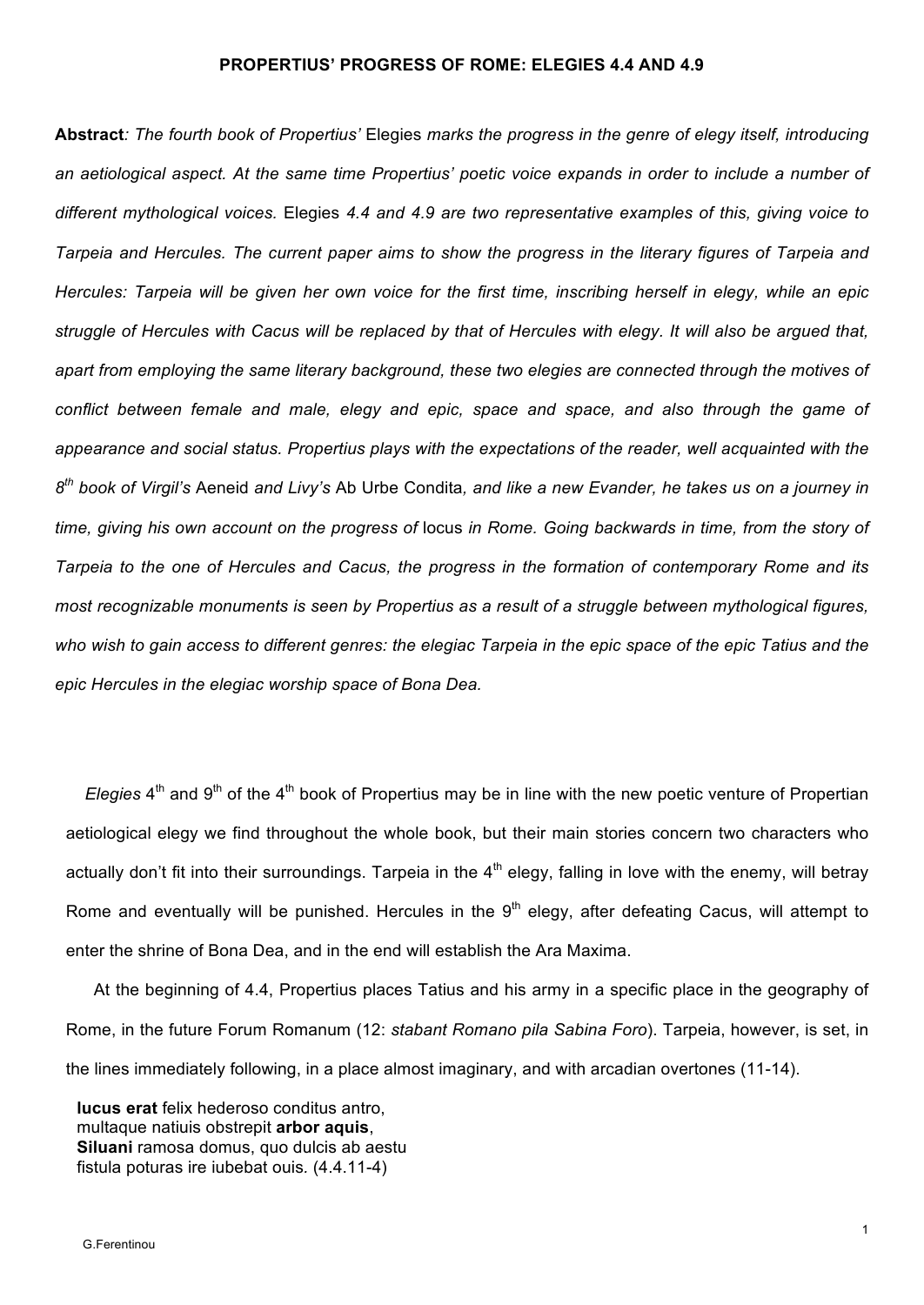Tarpeia is located on this territory, her own liminal space,<sup>1</sup> which appears almost out of nowhere, and so separate from the rest of the Capitoline hill and from any known monument – Propertius never actually names the Capitoline hill. A similar situation occurs in the 4.9. After defeating Cacus and establishing Forum Bovarium, a sudden thirst overcomes Hercules and simultaneously a new sacred arcadian *lucus* appears. Puellae, just like Tarpeia, occupy this imaginary space, a place also difficult to pinpoint on the Aventine hill.

**lucus** ubi umbroso fecerat orbe nemus, **femineae** loca **clausa deae fontesque piandos** impune et nullis sacra retecta uiris. (4.9.24-6)

Propertius goes to great lengths to highlight the heroes' ambiguity and liminality. Following Livy, he too makes Tarpeia a Vestal, an equivocal status in itself: the appearance of the vestals was that of a matron and a bride, while at the same time they enjoyed some of men's privileges.<sup>2</sup> Hercules is in turn also an ambiguous hero traditionally, representing a coexistence of various oppositions.<sup>3</sup> In 4.9 he is seen both as a savior, as he defeats Cacus and as a destroyer, when he smashes the entrance of the shrine. Attention is drawn, through his appearance, to his ambiguity throughout his heroic career: virile and epic Hercules carries his *Maenalius ramus* (4.9.15) and wears his facial hair in a true masculine manner (4.9.31: *siccam barbam*). But in his attempt to gain entrance in the *lucus,* Hercules himself will remind the readers his onetime transgendered appearance in the episode of Omphale.

In these liminal and imaginary *loci* where no less ambiguous characters live and interact, elegy as a genre will emerge, as a means of strategy for the heroes to achieve their entrance into a new space. Tarpeia is characterized not as a *virgo*, as it would be proper for a Vestal, but as a *mala puella*. She represents the elegiac chasm between public duty and *amor* and shows the typical reaction of an exclusus amator.<sup>4</sup> Everytime Tarpeia abandons her territory to access a better glimpse of her beloved Tatius, she physically suffers the wounds of love, *vulnera amoris*.

dumque subit primo Capitolia nubile fumo rettulit **hirsutis bracchia secta rubis**, et sua Tarpeia residens ita fleuit ab arce **uulnera**, uicino non patienda Ioui. (4.4.26-30)

 $1$  Stahl (1985) 285 Tarpeia lives in an apolitical, individual, lyrical and pastoral world of her wishes and Welch (2005) 76-7.

 $^2$  Beard (1980) 12-27, (1995) 165-177<br> $^3$  Loraux (1990) 24-35.

King (1990) 233 the scene is set as a *paraklausithyron*.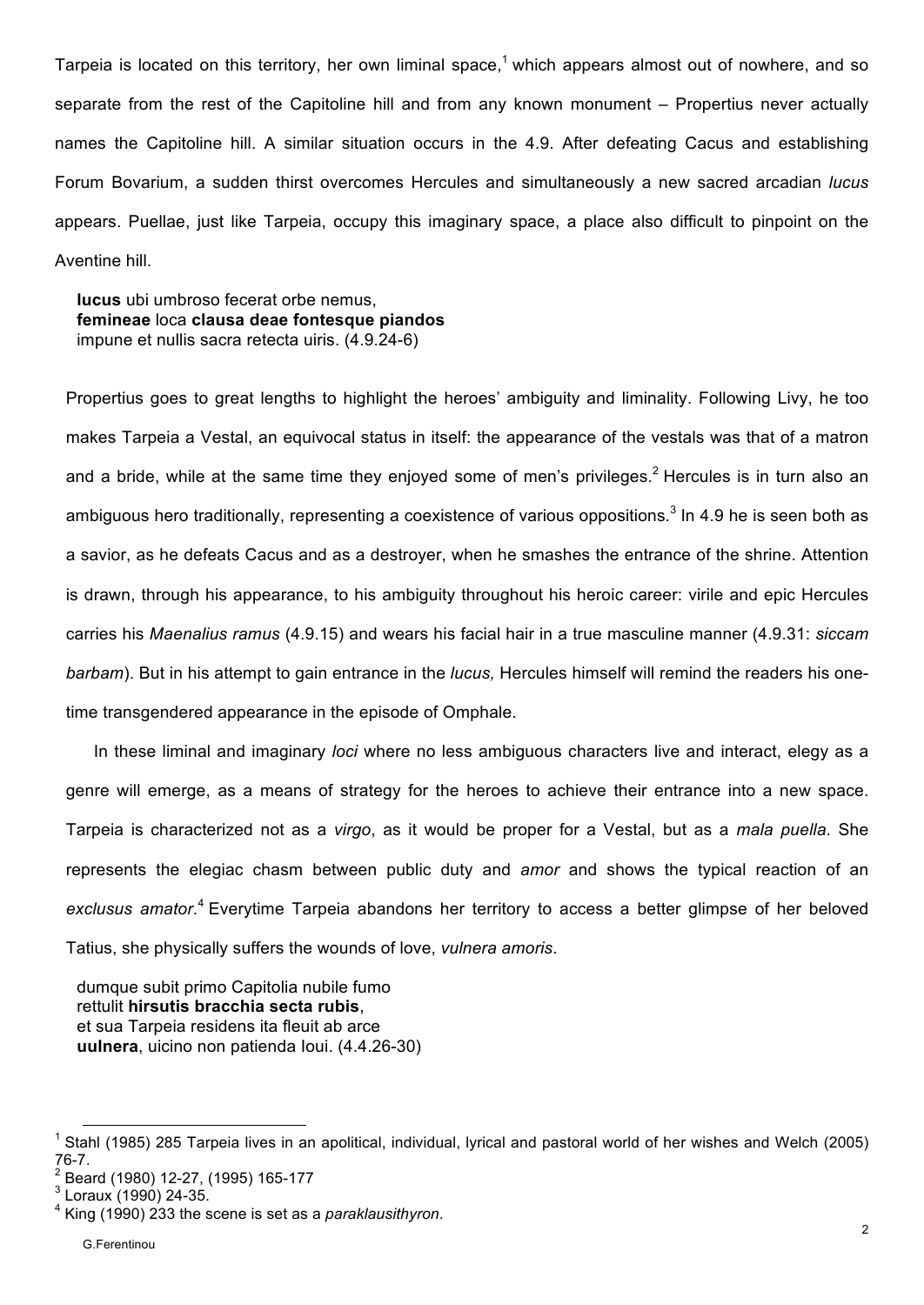Equally literally she understands one of the basic *loci* of elegiac poetry, *servitium amoris*: she wishes she could be captured and brought in front of Tatius as a war prisoner. In her imagination she is literally captured.

## o utinam ad uestros **sedeam captiua** Penatis, dum **captiua** mei conspicer ora Tati! (4.4.33-4)

Situated in a non-literary defined space, Tarpeia gradually identifies herself and her one-sided relationship to elegy, and perceives epic Tatius through the distorted lens of the genre. Tatius is seen to engage in military exercises (4.4.19: *uidit harenosis Tatium proludere campis*), but *proludere* here points also to the common meaning of the verb in elegy, which is that of amorous playing.<sup>5</sup> Tarpeia is infatuated by the epic appearance of Tatius and schemes to find a way to approach him and inscribe him to elegy. Through their marriage she imagines she will have the power to "soften" his *arma* with her embrace (4.4.62: *credite, uestra meus molliet arma torus*) - notice the metapoetic use of the word *molliet* which points to the light themes of elegy and *arma* to the *dura* characteristics of the world of epic respectively.<sup>6</sup> Tarpeia in the end decides to lead (and in a way enclose) Tatius inside her territory and genre, by showing him the hidden passage to the Capitolium, through a *via lubrica, perfida*, where hidden waters flow underneath (4.4.49-50) – here Callimachean poetics appears to be the way through which Tarpeia will try to inscribe Tatius in elegy.

When Tarpeia manages to seal a deal with Tatius (4.4.82: *pacta ligat*), the reader assumes that Tatius, having his own purpose to fulfill, that of entering the Capitolium, momentarily agrees to the terms proposed by Tarpeia. Propertius, though, constantly reminds the reader of Tatius' epic character and the military space he had created (4.4.31-2), rushing to violent acts like slaying the guard dogs of the citadel (4.4.84). Tatius' dishonesty is implicit throughout and when eventually utters his only words in this elegy (4.4.90), readers already know that no happy end will come to Tarpeia. In her real life encounter with Tatius, Tarpeia will be crushed under epic *gravitas* (4.4.91: *ingestis comitum super obruit armis*) and restored, in a way, to her initial status of *virgo* (4.4.92).

Epic Hercules faces a similar situation to Tatius, when after completing his epic *labor* against Cacus, arrives at the shrine of Bona Dea. He is also a kind of *exclusus amator* - the shrine hides a group of enclosed *puellae* (4.9.23). The term *puella* like in the case of Tarpeia, is also here problematic,

 $^5$  Welch (2005) 73.<br> $^6$  De Brohun (2005) 182.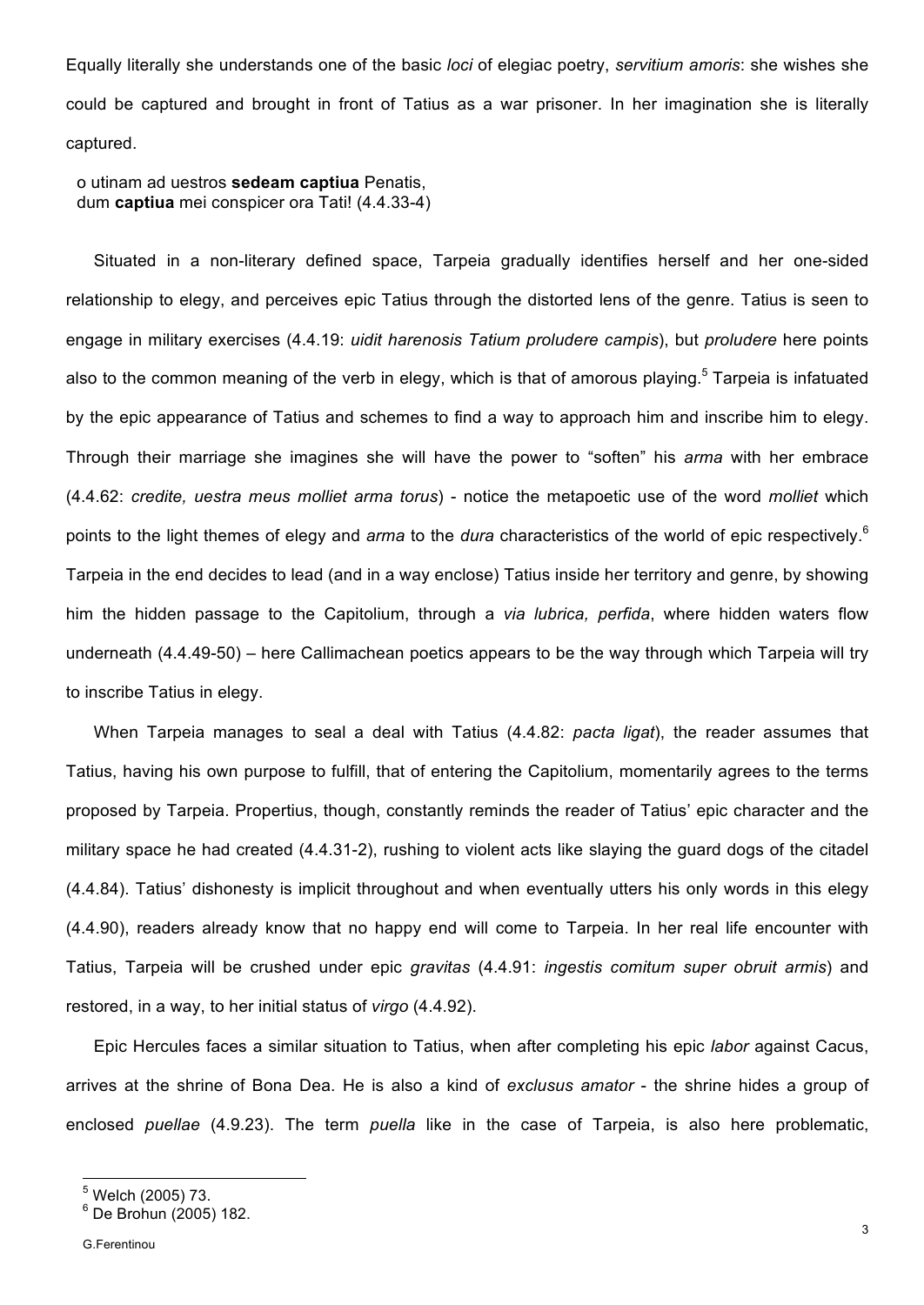considering the status of the Vestae and aristocratic *matronae*, who traditionally practiced the cult of Bona Dea in the day of Propertius.<sup>7</sup>

Our hero arrives in *limina divia*, a liminal space, like the one where Tarpeia lived (again Callimachean poetics characterizes this space), inside which Hercules for the first time is challenged to enter.<sup>8</sup> In order to accomplish this new *labor*, he realizes he has to diminish his epic status - he will speak as a *minus deus* (4.9.32) and then as a *homo* (4.9.41**).** But as a newcomer in this place, Hercules doesn't know how to behave and speak properly. Contrary to Tarpeia, Hercules sees the situation through an epic lens, and he opens his speech in elevated style as he moves on to the enumeration of his epic *labores* – he concludes, however, with the literal introduction of a basic elegiac motive, that of *labores amoris*.

audistisne aliquem, tergo qui sustulit orbem? Ille ego sum: Alciden terra recepta vocat. quis facta Herculeae non audit fortia clauae et numquam ad uastas irrita tela feras, atque uni Stygias homini luxisse tenebras? (4.9.37-41)

And once again, like Tarpeia, he displays his experience with elegy in pointing out his *servitium amoris*, literally his enslavement to Omphale.

The reference to the Omphale-episode contains the official attempt on Hercules's part to inscribe himself into the elegiac shrine, by effeminizing himself.

idem ego Sidonia feci **seruilia** palla **officia** et **Lydo pensa** diurna **colo**, **mollis** et hirsutum cepit mihi **fascia** pectus, et **manibus duris apta puella** fui. (4.9.47-50)

As a slave to the oriental queen, the hero used to wear a *Sidonian palla*, a garment worn mostly by the Propertian *puella*<sup>9</sup>, and his *officia* (duties) were those of spinning wool. Still, his elegiac credentials do not convince the priestess of the Bona Dea shrine. Like in the case of Tatius, the virile and epic elements of his persona are clear to see in Hercules, as well: the image of the dress covering his hairy chest certainly does not point to an *apta puella*, while his weaving skill has strong metapoetic connotations: his 'rough' *dura* hands which point to epic poetry, attempt to produce a *levis textum*, but these two elements put together is incongruous and unrealistic. In the next line, the apostrophe Alcides increases the epic tone; as a result, the priestess of the shrine tells the hero that this is not a place for him. In the end, Hercules

 $^7$  Welch (2004) 69-75.<br> $^8$  De Brohun (2005) 202.<br> $^9$  De Brohun (2005) 160.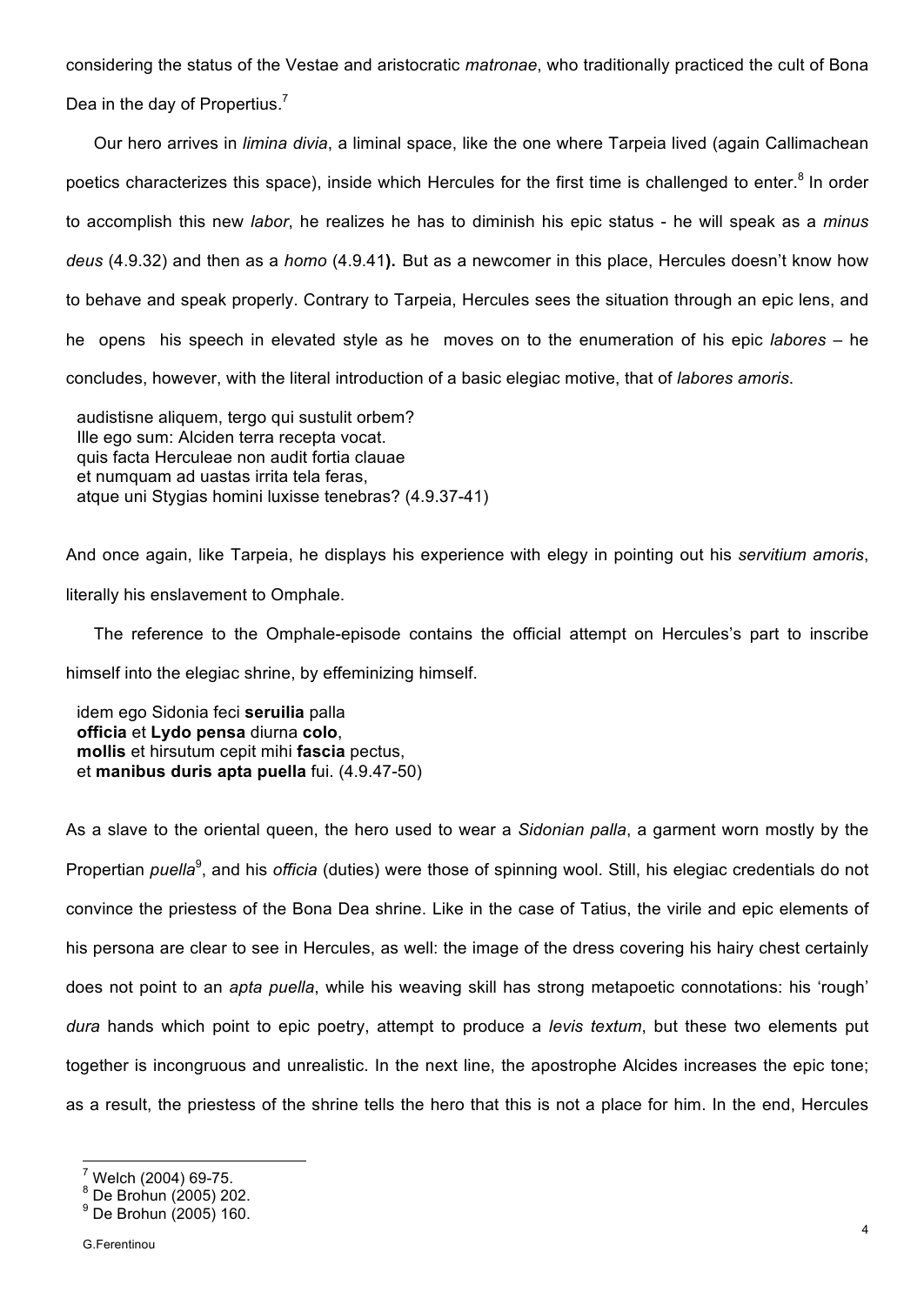will go back to what he knows best, being the masculine and epic hero he always was, and so he enforces his entrance, by destroying the shrine.

The first instance of progress noticed here, is that of the literary evolution of the characters. The story of Tarpeia had received a brief treatment in Livy's first book of *Ab Urbe Condita*. There, Tarpeia never speaks and the motive of her betrayal is greed.<sup>10</sup> The fight of Cacus and Hercules was also known to Propertius from Livy, and of course from Virgil, *Aeneid* 8. Both the story of Tarpeia and the Herculean *adventus* at Rome, appear in some way in the leading episode of *Aeneid* 8, the encounter between Aeneas and Evander, by which Virgil foreshadows the future glory of Aeneas, Augustus and Rome. Propertius provides the *aetion* for the Tarpeian rock, which Evander points to Aeneas during their tour in the early site of Rome (8.347-8), a tour that follows his narration of the Hercules-Cacus episode<sup>11</sup> (Aen. 8.347-8: *Hinc ad Tarpeiam sedem et Capitolia ducit aurea nunc, olim silvestribus horrida dumis*). The Tarpeian rock is mentioned a second time in *Aeneid* 8, in the *ecphrasis* on the shield of Aeneas, where it is linked with another story of betrayal of the Capitoline hill, by Manlius, which led to Gallic invasions (*Aen*. 8.652: *in summo custos Tarpeiae Manlius arcis stabat pro templo et Capitolia celsa tenebat)*. Previously in the same *ecphrasis*, Virgil mentions the *captatio* of the Sabine women and the peace treaty between Romulus and Tatius (*Aen*. 8.635-638). Hercules may not appear on the shield, but scholars have noted the link between Aeneas and Hercules and subsequently with Augustus: Hercules brings safety to primitive Rome, defeating monstrous Cacus, while Augustus brings safety and peace to Rome, defeating the monstrous Egyptian gods, as depicted in the Actium episode on the shield.<sup>12</sup> For Virgil, the Evander episode provides him with the opportunity to insert in the narrative early landmarks familiar to the contemporary reader – Arcadia may be an imaginary place, but Virgil pays attention to the presentation of the topography of Rome; he wants the reader to have a clear visual image in his mind, so he can realize that the image of contemporary Rome is the organic continuation of what Aeneas sees.<sup>13</sup> The same notion of progress runs through the *ecphrasis*, where through the shift in focalization different historical aspects of Rome appear,<sup>14</sup> given in chronological order.<sup>15</sup> Propertius wants to comment on the cyclical progress we see in Virgil, when he chooses to include in his  $4<sup>th</sup>$  book these two episodes. Propertius is the new

 $^{10}$  Ogilvie (1965) 74-5.<br><sup>11</sup> Wyke (1987) 162.

<sup>&</sup>lt;sup>12</sup> Galinsky (1990) 287-91.<br><sup>13</sup> Rothwell (1996) 832.<br><sup>14</sup> Barchiesi (2005) 299.<br><sup>15</sup> Woodman (1989) 132-4.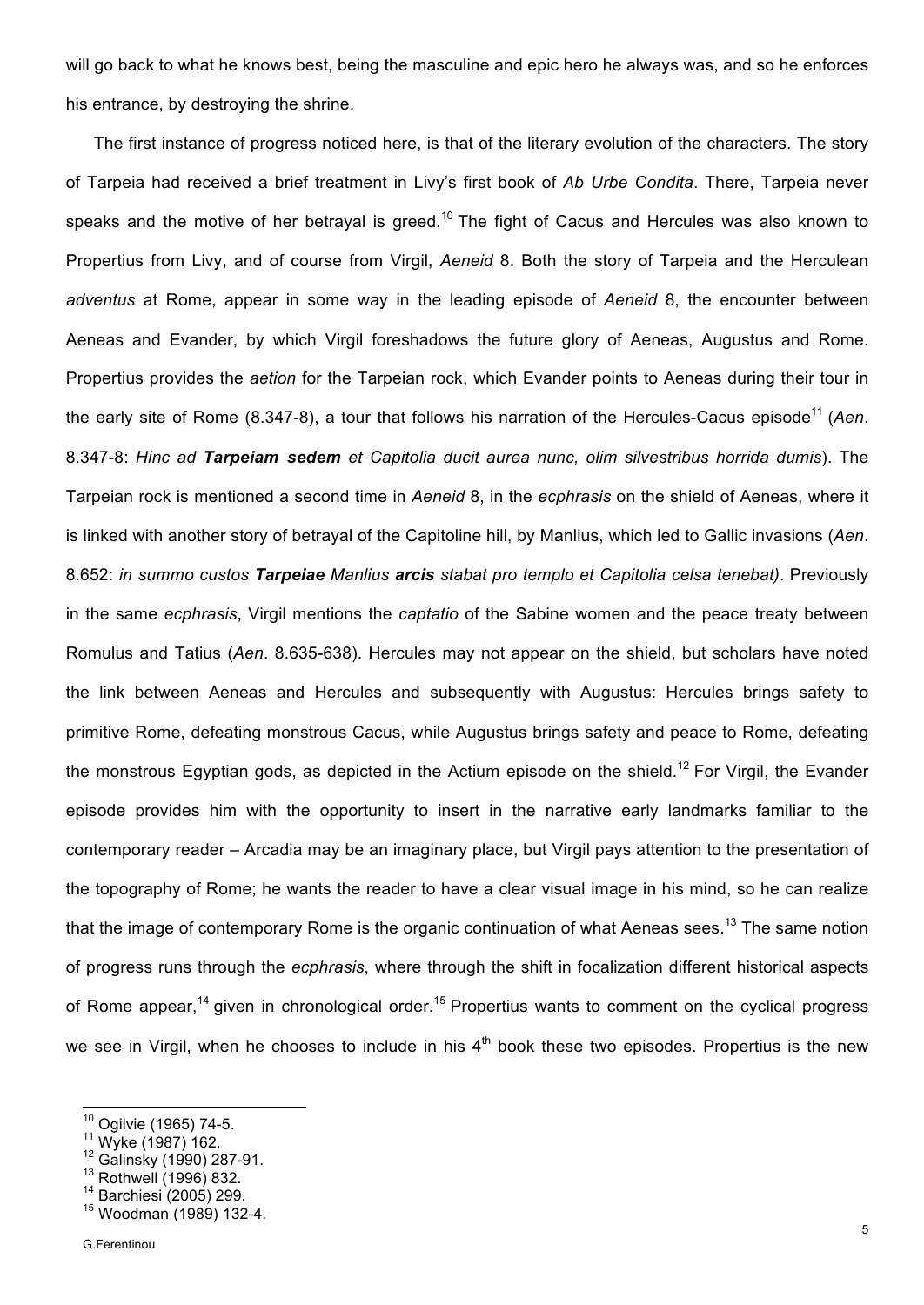Evander, and picks up from the king of Pallanteum the task to guide us through his Rome, but he distorts the linearity of time: the reader is surprised to find first the episode of Tarpeia and then the one of Hercules. And he will be even more confused upon finding elegy 4.6 almost in the middle of this set of poems, narrating the battle of Actium and then the elegy 4.10, with the *aetion* for the temple of Jupiter Feretrius. In my opinion, Propertius provides through the arrangement of these elegies a counterpart not only for the Evander episode, but also for the *ecphrasis* on the shield of Aeneas: he narrates stories with different focalization and point of view each time, various moments in the history of Rome, giving in the middle the same major episode of Rome's history- the battle of Actium.

Just like Virgil in the episode of Evander, Propertius creates the atmosphere of an imaginary place, an Arcadia, the ideal setting for contemporary poetry in order to introduce poetic and topographic changes. The narrative of 4.4 begins with the epic term *fabor* (4.4.2). Respectively, 4.9 starts in elevated tone.

**Amphitryoniades** qua **tempestate** iuuencos egerat a stabulis, **o Erythea**, tuis, uenit ad inuictos pecorosa Palatia montis, et statuit fessos fessus et ipse boues, qua Velabra suo stagnabant flumine quoque nauta per urbanas uelificabat aquas. sed non infido manserunt hospite **Caco** incolumes. (4.9.1-8)

*Amphitryoniades* points to *Aeneid (Aen. 8.214: Amphitryoniades armenta abitumque pararet)*, and *tempestate* is common in Cicero and Livy, but rare in Augustan poetry.16 The description of the place composes an Arcadian image set in front of us, while the first mention of Cacus (7), leads the reader mentally back to the Virgilian Arcadia. However, Arcadia is a poetic construction and Propertius inserts the same motive in elegy,<sup>17</sup> thus contributing to the genre's progress. This progress is marked by the *lucus*, as we just saw earlier, inside which Tarpeia and Hercules are inspired to exhibit their elegiac selves. This *lucus* suggests that we are not going to read again an epic, Virgilian story. 4.4. records the elegiac *aetion* of the Tarpeian rock that Evander points to Aeneas. In 4.9, Hercules may seem to have arrived in Rome to defeat Cacus once again, for the third time in his literary career (4.9.15: *tria tempora*), but the defeat of Cacus is executed in no time. The reader can almost picture the surprise of the Virgilian Hercules, who after finishing this last labour, comes face to face with a *lucus* that was never there in his previous "visits" in Livy or Virgil. And his surprise will be even greater when in juxtaposition to his reception by Evander,

<sup>&</sup>lt;sup>16</sup> Hutchinson (2006) 206, 210 and equally heroic-pastoral is *ite boves* (4.9.16).<br><sup>17</sup> Papaioannou (2013) 145.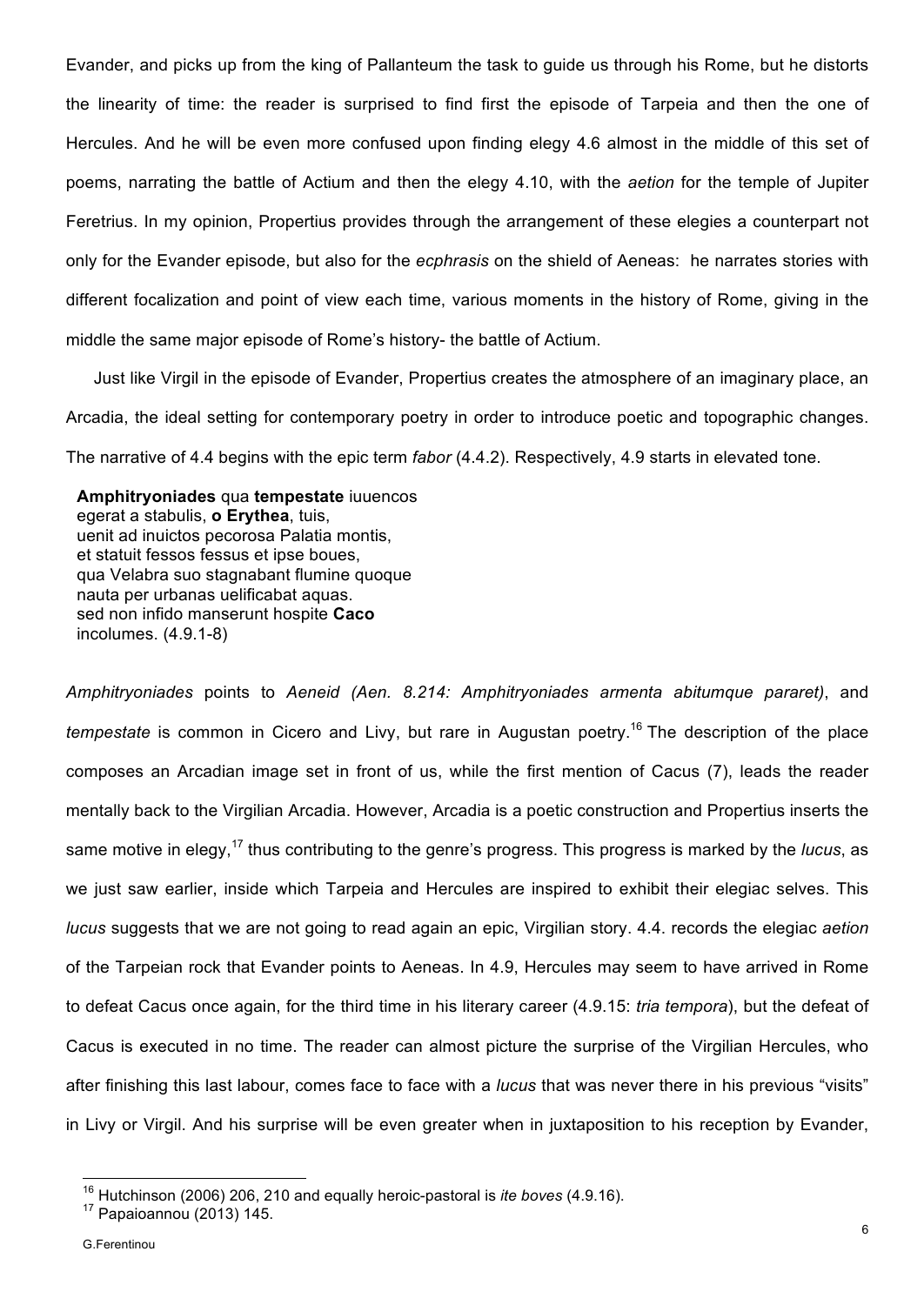the priestess –who addresses him, like Evander *hospes (4.9.53)*- will deny him entrance. This Propertian Arcadian grove is not a place for the Virgilian Hercules.

By constructing in his topography these two *luci*, Propertius manages to find a place where elegy can emerge and find a place in early Rome. In 4.4 the Parilia, the birthday of the city of Rome, are celebrated in the city, and in 4.9, elegy appears the day Hercules arrives to Rome and establishes Ara Maxima, a cornerstone for the city as this day was linked later by Augustus with his own arrival in the city after his triple triumph. The elegiac behavior of the two heroes that comes as a result of these *luci*, creates the topographic monuments. Propertius manages to demonstrate the re-foundation and progress of the genre by choosing landmark periods of Rome and showing this new elegy almost to be created then. Apart from that, the aetiology of basic motives of elegy is present here too: we've already seen the literary use of the motives of *vulnera amoris*, *servitium amoris*. Propertius created a link from the past to the present, in order to show the progress of these themes; the actual enslavement to their beloved or the physical pain that the heroes suffer, become from now on, common poetic motives of the genre of elegy.

As he has already stated in the first programmatic elegy of book  $4<sup>th</sup>$ , Propertius constructs his own version of a Rome. This version emerges gradually from elegy to elegy. Although representation of space in Propertius is generally vague and impossible to locate with precision, the poet singles out landmarks of contemporary Rome. He provides a new portrait of his city, a counterpart to the city Augustus had created.<sup>18</sup> In his time, Augustus reorganized the city, creating an urban identity and a visual homogeneity through the restoration of the Palatine hill and the urban space of Rome.<sup>19</sup> In every aspect of everyday life in Rome like art, architecture, religion and even the calendar, Augustus created a united and seamless image that linked him to Aeneas and the foundation of Rome to the contemporary glory of the city. Propertius comments on this progress in Rome not as a straightforward linear procedure, but as the result of the interaction between opposite forces.

This paper tried to depict Propertius' own attempt, like his heroes, to enter unknown territory for the genre of elegy, to create a notion of progress in the development of conventional motives, themes, and stories. Elegy becomes the ideal genre for representing Rome's progress through time, a progress, which for Propertius, when unveiled, is a result of ambiguity and conflict, both characteristics of the genre itself.

> G. FERENTINOU University of Athens

<sup>&</sup>lt;sup>18</sup> Fantham (1997) 129, 132.<br><sup>19</sup> Wallace-Handrill (2005) 77-78, Raucci (2011) 59-60.